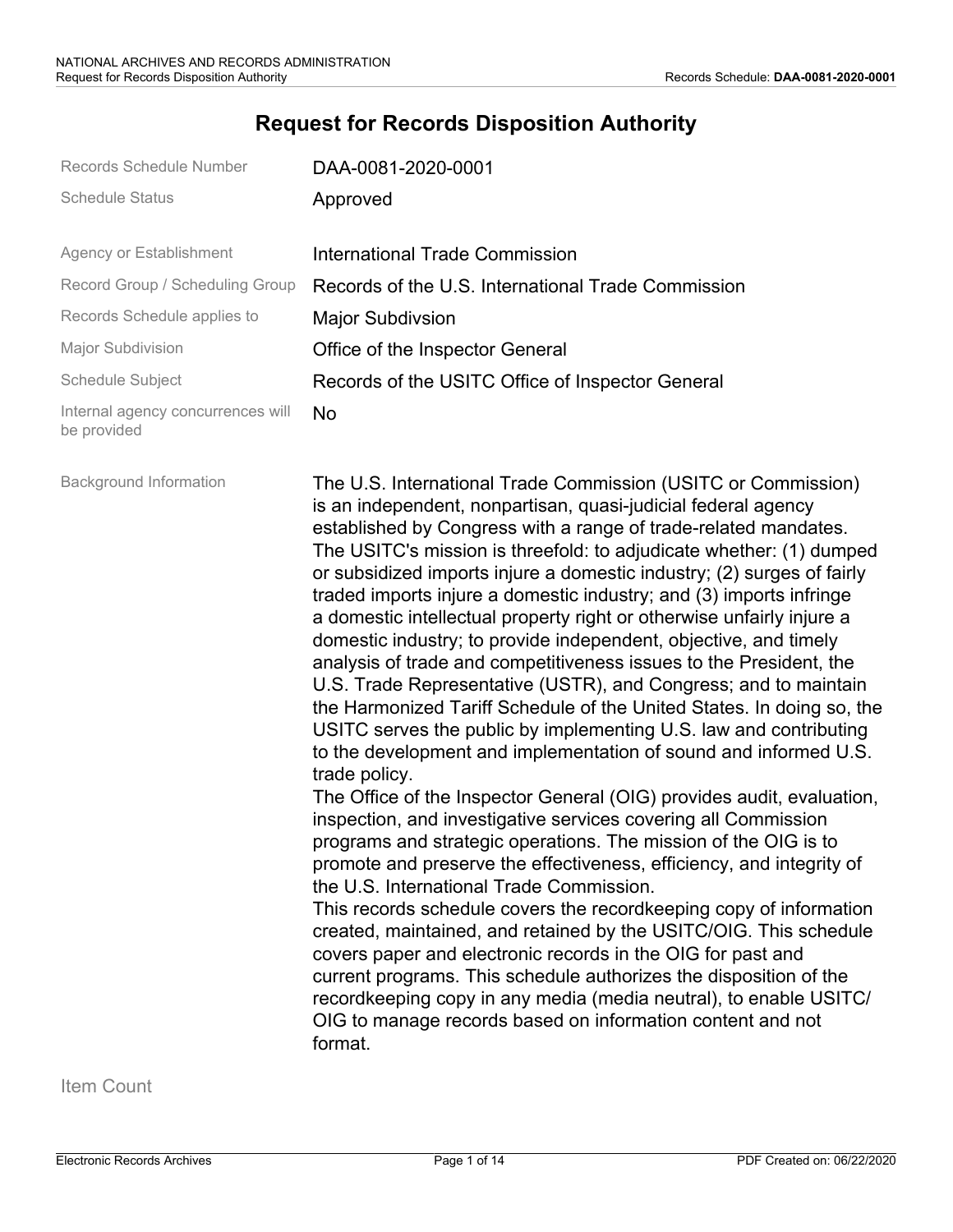| Number of Total Disposition | I Number of Permanent | Number of Temporary | l Number of Withdrawn |
|-----------------------------|-----------------------|---------------------|-----------------------|
| Items                       | Disposition Items     | Disposition Items   | Disposition Items     |
| 10                          |                       |                     |                       |

GAO Approval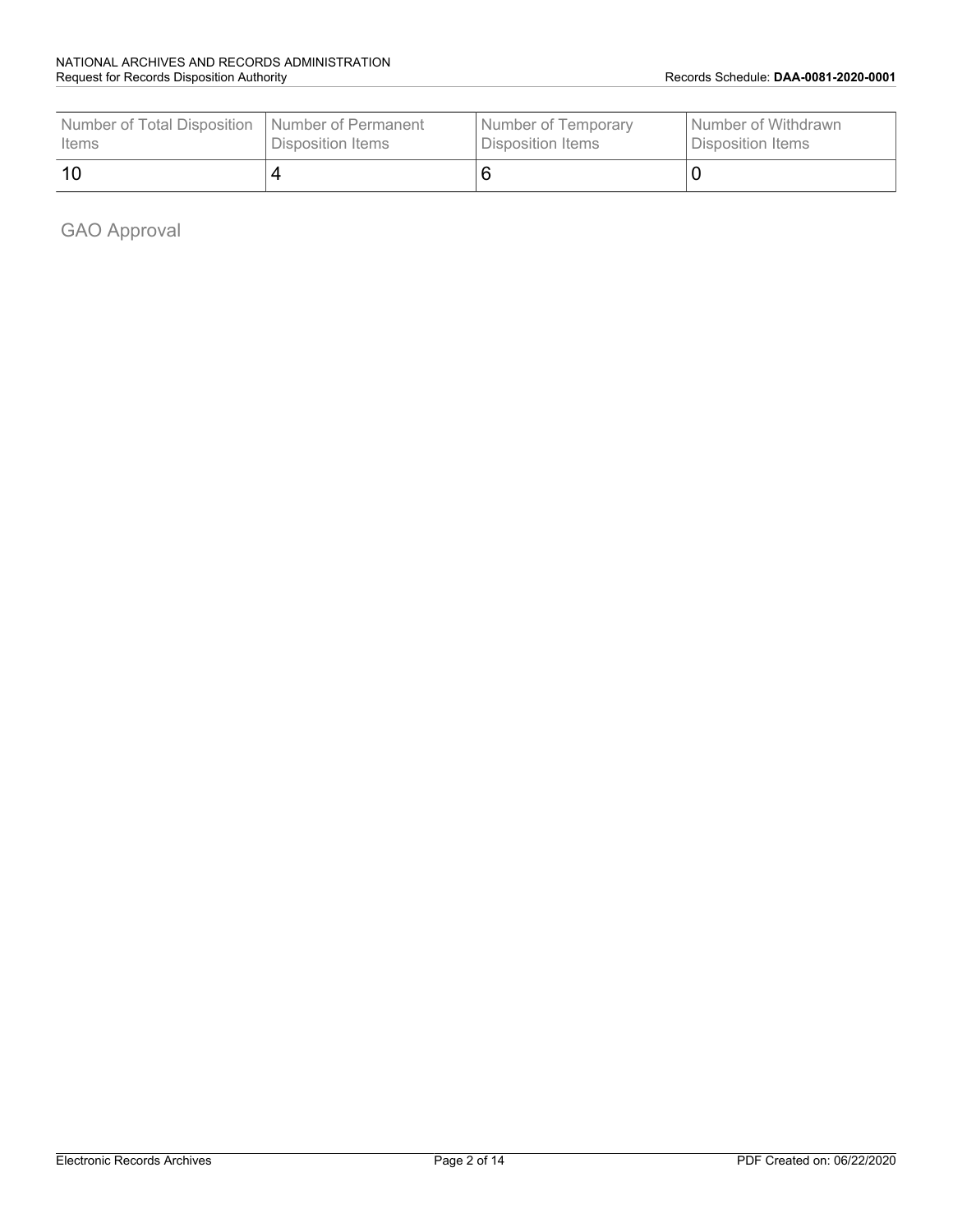## Outline of Records Schedule Items for DAA-0081-2020-0001

| Sequence Number |                                                                                                                    |
|-----------------|--------------------------------------------------------------------------------------------------------------------|
| 1               | <b>Investigative Files</b>                                                                                         |
| 1.1             | Hotline/Referral Complaints without a Preliminary Inquiry<br>Disposition Authority Number: DAA-0081-2020-0001-0001 |
| 1.2             | Preliminary Inquiries without an Investigation<br>Disposition Authority Number: DAA-0081-2020-0001-0002            |
| 1.3             | Investigative Records without Historical Significance<br>Disposition Authority Number: DAA-0081-2020-0001-0003     |
| 1.4             | Investigative Records with Historical significance<br>Disposition Authority Number: DAA-0081-2020-0001-0004        |
| 2               | <b>Audit Files</b>                                                                                                 |
| 2.1             | <b>Audit Reports</b><br>Disposition Authority Number: DAA-0081-2020-0001-0005                                      |
| 2.2             | <b>Audit Supporting Documentation</b><br>Disposition Authority Number: DAA-0081-2020-0001-0006                     |
| 3               | Other Reports.                                                                                                     |
| 3.1             | Semiannual Reports to Congress.<br>Disposition Authority Number: DAA-0081-2020-0001-0007                           |
| 3.2             | <b>Peer Review Reports</b><br>Disposition Authority Number: DAA-0081-2020-0001-0008                                |
| 3.3             | <b>Other Reports to Management</b><br>Disposition Authority Number: DAA-0081-2020-0001-0009                        |
| 3.4             | Supporting Documentation for Other Reports.<br>Disposition Authority Number: DAA-0081-2020-0001-0010               |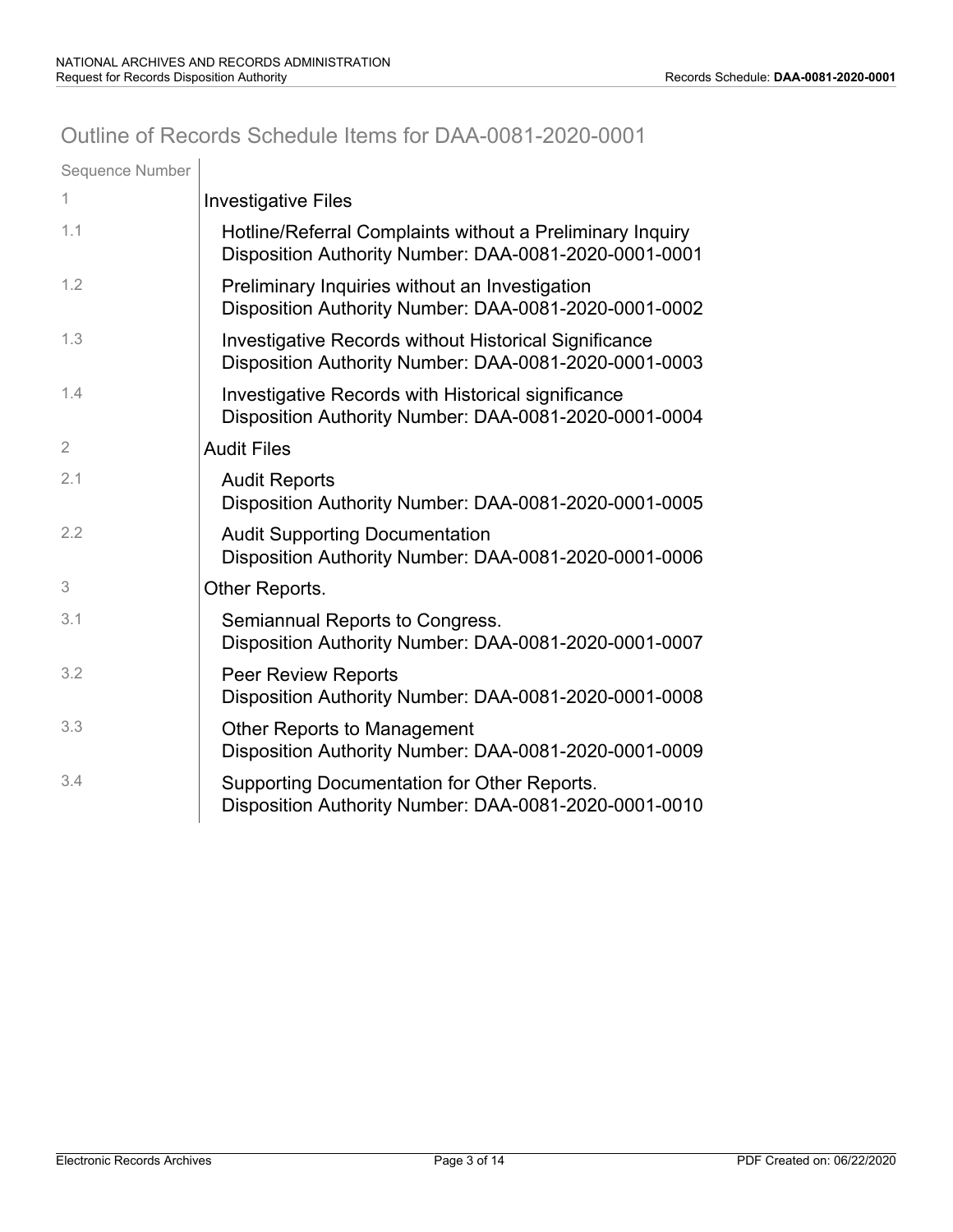### Records Schedule Items

| Sequence Number |                                                                                                                                     |                                                                                                                                                                                                                                                                                                                                                                                                                                            |  |  |  |
|-----------------|-------------------------------------------------------------------------------------------------------------------------------------|--------------------------------------------------------------------------------------------------------------------------------------------------------------------------------------------------------------------------------------------------------------------------------------------------------------------------------------------------------------------------------------------------------------------------------------------|--|--|--|
| 1               | <b>Investigative Files</b>                                                                                                          | Files maintained by the Office of Inspector General related to its investigative<br>work and can include complaints/allegations, assessment decisions, referrals,<br>investigative plans, case files, final reports, and supporting evidence.                                                                                                                                                                                              |  |  |  |
| 1.1             |                                                                                                                                     | Hotline/Referral Complaints without a Preliminary Inquiry                                                                                                                                                                                                                                                                                                                                                                                  |  |  |  |
|                 | <b>Disposition Authority Number</b>                                                                                                 | DAA-0081-2020-0001-0001                                                                                                                                                                                                                                                                                                                                                                                                                    |  |  |  |
|                 | to another office.                                                                                                                  | Records of allegations that are false, immaterial, or do not meet the jurisdictional<br>requirements of the Office of the Inspector General without further assessment.<br>These records include allegations that may be under the jurisdiction of another<br>agency or office and/or require no action on behalf of the USITC Office of Inspector<br>General. These records contain only the initial complaint and may contain a referral |  |  |  |
|                 | <b>Final Disposition</b>                                                                                                            | Temporary                                                                                                                                                                                                                                                                                                                                                                                                                                  |  |  |  |
|                 | Item Status                                                                                                                         | Active                                                                                                                                                                                                                                                                                                                                                                                                                                     |  |  |  |
|                 | Is this item media neutral?                                                                                                         | Yes                                                                                                                                                                                                                                                                                                                                                                                                                                        |  |  |  |
|                 | Do any of the records covered<br>by this item currently exist in<br>electronic format(s) other than e-<br>mail and word processing? | <b>No</b>                                                                                                                                                                                                                                                                                                                                                                                                                                  |  |  |  |
|                 | <b>Disposition Instruction</b>                                                                                                      |                                                                                                                                                                                                                                                                                                                                                                                                                                            |  |  |  |
|                 | <b>Cutoff Instruction</b>                                                                                                           | Cut off at the end of the fiscal year upon closure.                                                                                                                                                                                                                                                                                                                                                                                        |  |  |  |
|                 | <b>Retention Period</b>                                                                                                             | Destroy 3 year(s) after cutoff                                                                                                                                                                                                                                                                                                                                                                                                             |  |  |  |
|                 | <b>Additional Information</b>                                                                                                       |                                                                                                                                                                                                                                                                                                                                                                                                                                            |  |  |  |
|                 | <b>GAO Approval</b>                                                                                                                 | <b>Not Required</b>                                                                                                                                                                                                                                                                                                                                                                                                                        |  |  |  |
| 1.2             | Preliminary Inquiries without an Investigation                                                                                      |                                                                                                                                                                                                                                                                                                                                                                                                                                            |  |  |  |
|                 | <b>Disposition Authority Number</b>                                                                                                 | DAA-0081-2020-0001-0002                                                                                                                                                                                                                                                                                                                                                                                                                    |  |  |  |
|                 |                                                                                                                                     | Records of allegations that require further assessment through a preliminary<br>inquiry, but after basic fact finding are found to be false, immaterial, or do not meet<br>the jurisdictional requirements of the Office of Inspector General. These records<br>contain both the initial complaint and a preliminary inquiry done by the investigator<br>with a recommendation to the Inspector General of potential further action.       |  |  |  |
|                 | <b>Final Disposition</b>                                                                                                            | Temporary                                                                                                                                                                                                                                                                                                                                                                                                                                  |  |  |  |
|                 | Item Status                                                                                                                         | Active                                                                                                                                                                                                                                                                                                                                                                                                                                     |  |  |  |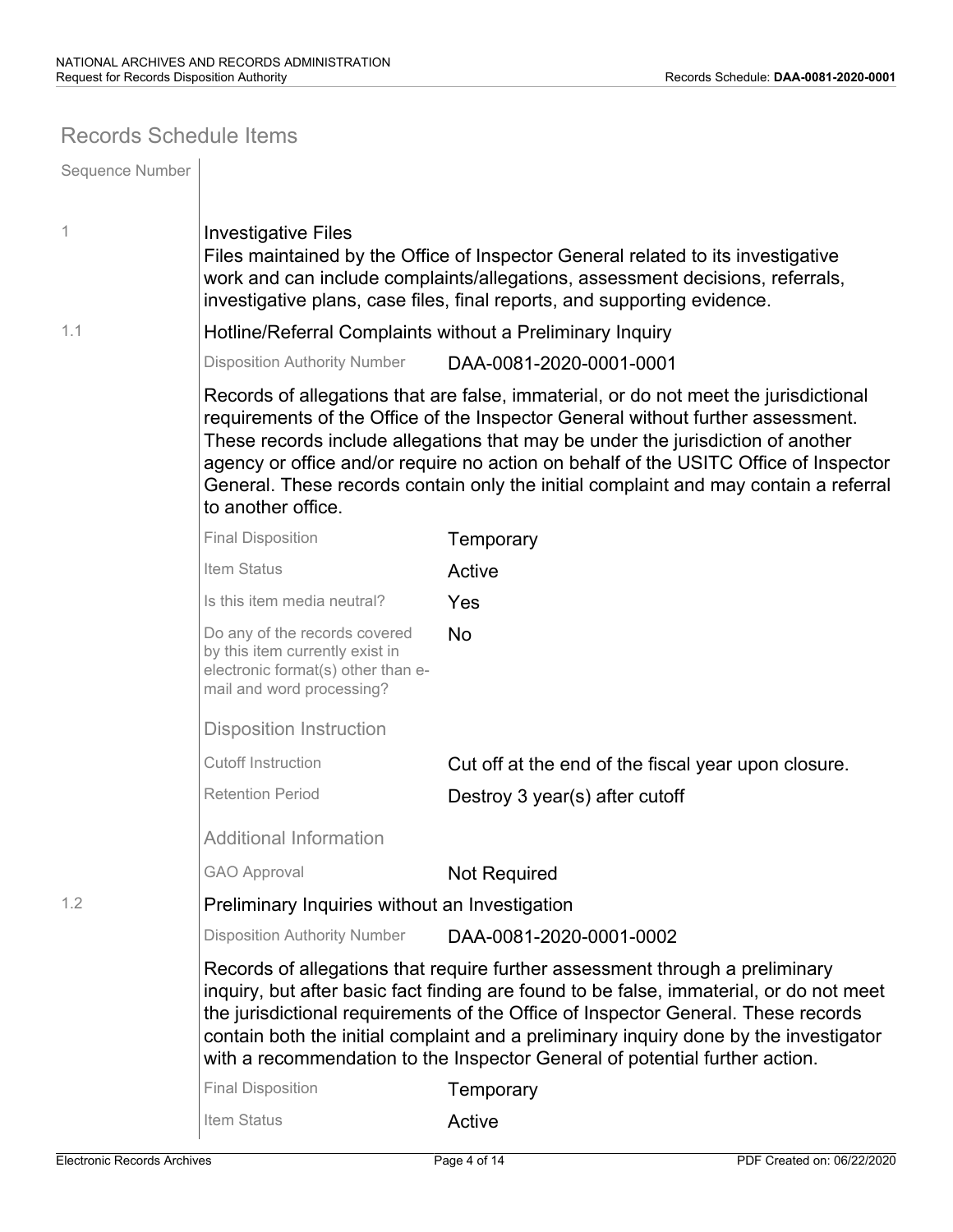|     | Is this item media neutral?                                                                                                         | Yes                                                                                                                                                                                                                                                                                                                                                                                                                                     |
|-----|-------------------------------------------------------------------------------------------------------------------------------------|-----------------------------------------------------------------------------------------------------------------------------------------------------------------------------------------------------------------------------------------------------------------------------------------------------------------------------------------------------------------------------------------------------------------------------------------|
|     | Do any of the records covered<br>by this item currently exist in<br>electronic format(s) other than e-<br>mail and word processing? | <b>No</b>                                                                                                                                                                                                                                                                                                                                                                                                                               |
|     | <b>Disposition Instruction</b>                                                                                                      |                                                                                                                                                                                                                                                                                                                                                                                                                                         |
|     | <b>Cutoff Instruction</b>                                                                                                           | Cut off at the end of the fiscal year.                                                                                                                                                                                                                                                                                                                                                                                                  |
|     | <b>Retention Period</b>                                                                                                             | Destroy 5 year(s) after cutoff                                                                                                                                                                                                                                                                                                                                                                                                          |
|     | <b>Additional Information</b>                                                                                                       |                                                                                                                                                                                                                                                                                                                                                                                                                                         |
|     | <b>GAO Approval</b>                                                                                                                 | <b>Not Required</b>                                                                                                                                                                                                                                                                                                                                                                                                                     |
| 1.3 | Investigative Records without Historical Significance                                                                               |                                                                                                                                                                                                                                                                                                                                                                                                                                         |
|     | <b>Disposition Authority Number</b>                                                                                                 | DAA-0081-2020-0001-0003                                                                                                                                                                                                                                                                                                                                                                                                                 |
|     | USITC policies and procedures.                                                                                                      | Records of allegations that, after further assessment through a preliminary<br>inquiry, require a full investigation. These records contain the initial complaint,<br>a preliminary inquiry, an investigative plan, and an investigative report. These<br>records do not result in: I) public interest and/or substantial national or regional<br>media attention; II) significant congressional action; or III) significant changes in |
|     | <b>Final Disposition</b>                                                                                                            | Temporary                                                                                                                                                                                                                                                                                                                                                                                                                               |
|     | Item Status                                                                                                                         | Active                                                                                                                                                                                                                                                                                                                                                                                                                                  |
|     | Is this item media neutral?                                                                                                         | Yes                                                                                                                                                                                                                                                                                                                                                                                                                                     |
|     | Do any of the records covered<br>by this item currently exist in<br>electronic format(s) other than e-<br>mail and word processing? | <b>No</b>                                                                                                                                                                                                                                                                                                                                                                                                                               |
|     | <b>GRS or Superseded Authority</b><br>Citation                                                                                      | N1-081-10-01/1/B                                                                                                                                                                                                                                                                                                                                                                                                                        |
|     | <b>Disposition Instruction</b>                                                                                                      |                                                                                                                                                                                                                                                                                                                                                                                                                                         |
|     | <b>Cutoff Instruction</b>                                                                                                           | Cut off at the end of the fiscal year.                                                                                                                                                                                                                                                                                                                                                                                                  |
|     | <b>Retention Period</b>                                                                                                             | Destroy 7 year(s) after cutoff                                                                                                                                                                                                                                                                                                                                                                                                          |
|     | <b>Additional Information</b>                                                                                                       |                                                                                                                                                                                                                                                                                                                                                                                                                                         |
|     | <b>GAO Approval</b>                                                                                                                 | <b>Not Required</b>                                                                                                                                                                                                                                                                                                                                                                                                                     |
| 1.4 | Investigative Records with Historical significance                                                                                  |                                                                                                                                                                                                                                                                                                                                                                                                                                         |
|     | <b>Disposition Authority Number</b>                                                                                                 | DAA-0081-2020-0001-0004                                                                                                                                                                                                                                                                                                                                                                                                                 |
|     |                                                                                                                                     | Records of allegations that, after further assessment through a preliminary<br>inquiry, require a full investigation. These records contain the initial complaint,                                                                                                                                                                                                                                                                      |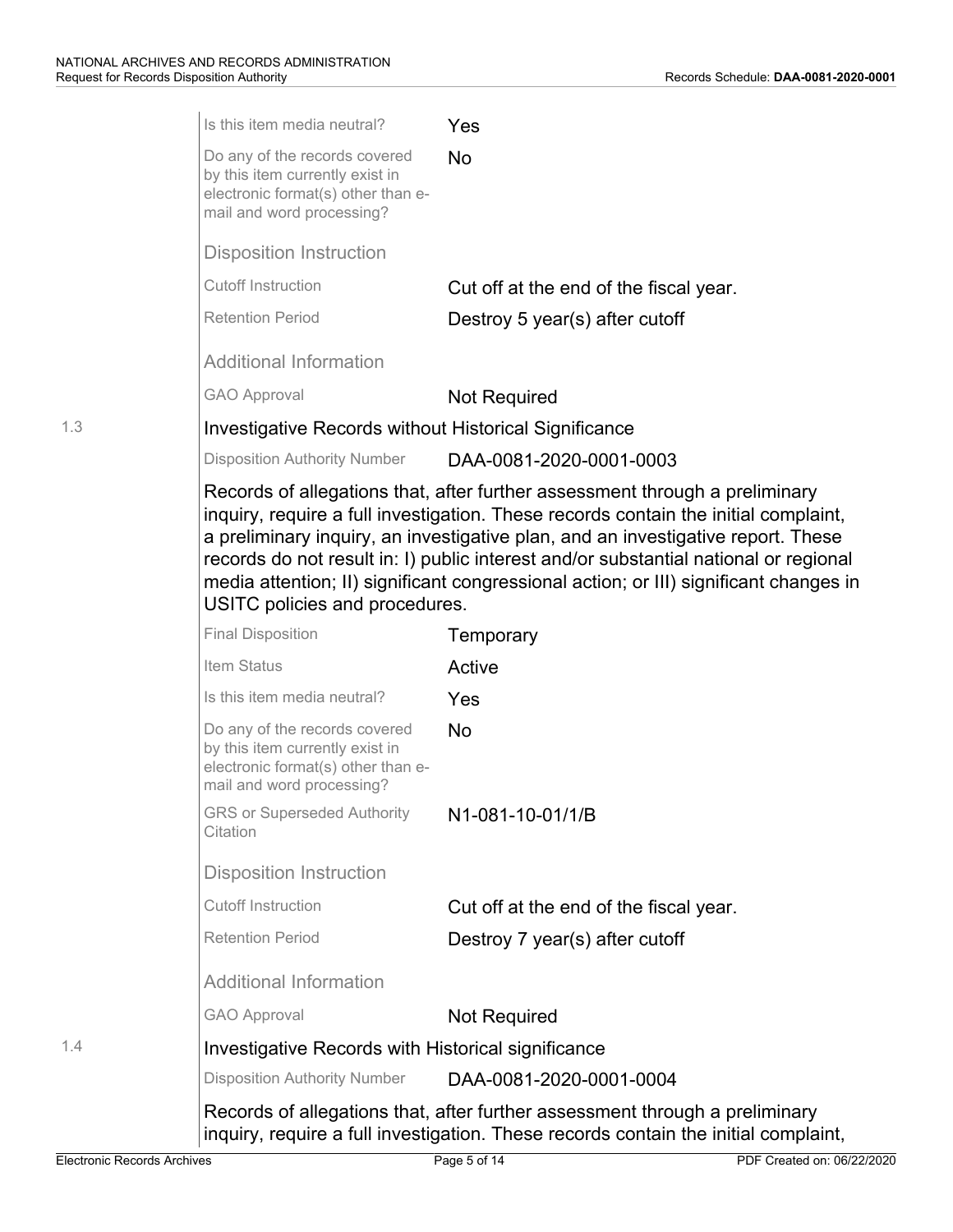a preliminary inquiry, an investigative plan, and an investigative report. These records result in: I) public interest and/or substantial national or regional media attention; II) significant congressional action; or III) significant changes in USITC policies and procedures.

| <b>Final Disposition</b>                                                                                                            |                                                              | Permanent                              |                            |  |
|-------------------------------------------------------------------------------------------------------------------------------------|--------------------------------------------------------------|----------------------------------------|----------------------------|--|
| Item Status                                                                                                                         | Active                                                       |                                        |                            |  |
| Is this item media neutral?                                                                                                         | Yes                                                          |                                        |                            |  |
| Do any of the records covered<br>by this item currently exist in<br>electronic format(s) other than e-<br>mail and word processing? | No                                                           |                                        |                            |  |
| <b>GRS or Superseded Authority</b><br>Citation                                                                                      |                                                              | N1-081-10-01/1/A                       |                            |  |
| Disposition Instruction                                                                                                             |                                                              |                                        |                            |  |
| <b>Cutoff Instruction</b>                                                                                                           |                                                              | Cut off at the end of the fiscal year. |                            |  |
| <b>Transfer to the National Archives</b><br>for Accessioning                                                                        | Transfer to the National Archives 20 year(s) after<br>cutoff |                                        |                            |  |
| <b>Additional Information</b>                                                                                                       |                                                              |                                        |                            |  |
| First year of records accumulation 1989                                                                                             |                                                              |                                        |                            |  |
| What will be the date span of the<br>initial transfer of records to the<br><b>National Archives?</b>                                | From 1989 To 1999                                            |                                        |                            |  |
| How frequently will your agency<br>transfer these records to the<br><b>National Archives?</b>                                       |                                                              | Every 1 Years                          |                            |  |
|                                                                                                                                     |                                                              | <b>Estimated Current Volume</b>        | <b>Annual Accumulation</b> |  |
| Electronic/Digital                                                                                                                  |                                                              | 50 MB                                  | 0.5 <sub>MB</sub>          |  |
| Paper                                                                                                                               |                                                              |                                        |                            |  |
| Microform                                                                                                                           |                                                              |                                        |                            |  |
| Hardcopy or Analog Special<br>Media                                                                                                 |                                                              |                                        |                            |  |

Audit Files

2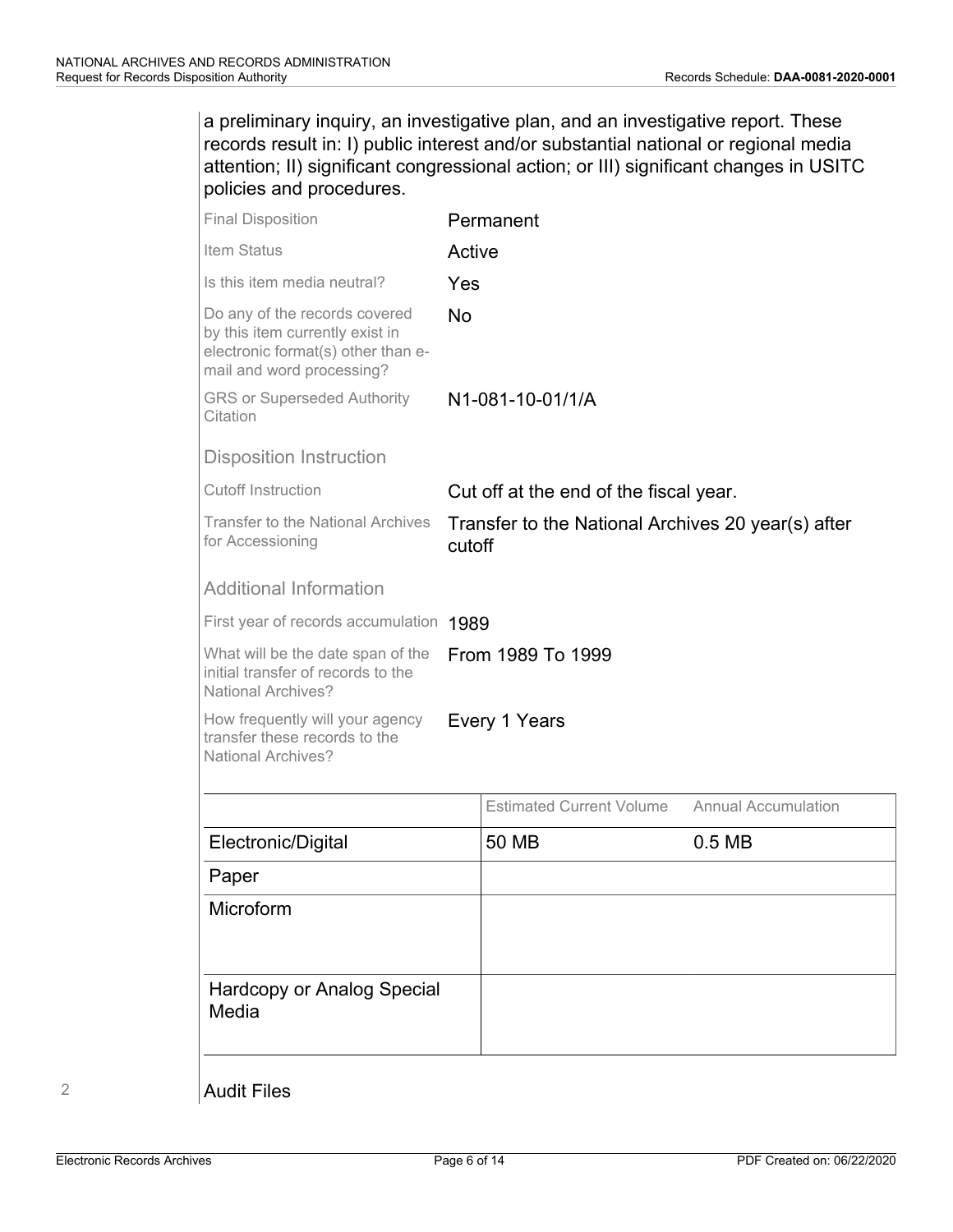|     | Files maintained by the Office of Inspector General related to conducting audits<br>of agency programs or operations and can include documentation of planning<br>activities, work performed, supporting evidence, and reporting results. |           |                                                          |                            |
|-----|-------------------------------------------------------------------------------------------------------------------------------------------------------------------------------------------------------------------------------------------|-----------|----------------------------------------------------------|----------------------------|
| 2.1 | <b>Audit Reports</b>                                                                                                                                                                                                                      |           |                                                          |                            |
|     | <b>Disposition Authority Number</b>                                                                                                                                                                                                       |           | DAA-0081-2020-0001-0005                                  |                            |
|     | Records are final audit reports created by the Office of Inspector General after<br>conducting an audit of agency programs or operations.                                                                                                 |           |                                                          |                            |
|     | <b>Final Disposition</b>                                                                                                                                                                                                                  |           | Permanent                                                |                            |
|     | Item Status                                                                                                                                                                                                                               | Active    |                                                          |                            |
|     | Is this item media neutral?                                                                                                                                                                                                               | Yes       |                                                          |                            |
|     | Do any of the records covered<br>by this item currently exist in<br>electronic format(s) other than e-<br>mail and word processing?                                                                                                       | <b>No</b> |                                                          |                            |
|     | <b>GRS or Superseded Authority</b><br>Citation                                                                                                                                                                                            |           | N1-081-10-01/2/A and N1-081-10-01/2/B                    |                            |
|     | <b>Disposition Instruction</b>                                                                                                                                                                                                            |           |                                                          |                            |
|     | <b>Cutoff Instruction</b>                                                                                                                                                                                                                 | closes.   | Cut off at the end of the fiscal year in which the audit |                            |
|     | Transfer to the National Archives<br>for Accessioning                                                                                                                                                                                     | cutoff    | Transfer to the National Archives 15 year(s) after       |                            |
|     | <b>Additional Information</b>                                                                                                                                                                                                             |           |                                                          |                            |
|     | First year of records accumulation 2012                                                                                                                                                                                                   |           |                                                          |                            |
|     | What will be the date span of the<br>initial transfer of records to the<br>National Archives?                                                                                                                                             |           | Unknown<br>No records have met retention yet.            |                            |
|     | How frequently will your agency<br>transfer these records to the<br>National Archives?                                                                                                                                                    |           | Every 1 Years                                            |                            |
|     |                                                                                                                                                                                                                                           |           | <b>Estimated Current Volume</b>                          | <b>Annual Accumulation</b> |
|     | Electronic/Digital                                                                                                                                                                                                                        |           | 5 MB                                                     | 0.5 <sub>MB</sub>          |
|     | Paper                                                                                                                                                                                                                                     |           |                                                          |                            |
|     | Microform                                                                                                                                                                                                                                 |           |                                                          |                            |
|     |                                                                                                                                                                                                                                           |           |                                                          |                            |
|     |                                                                                                                                                                                                                                           |           |                                                          |                            |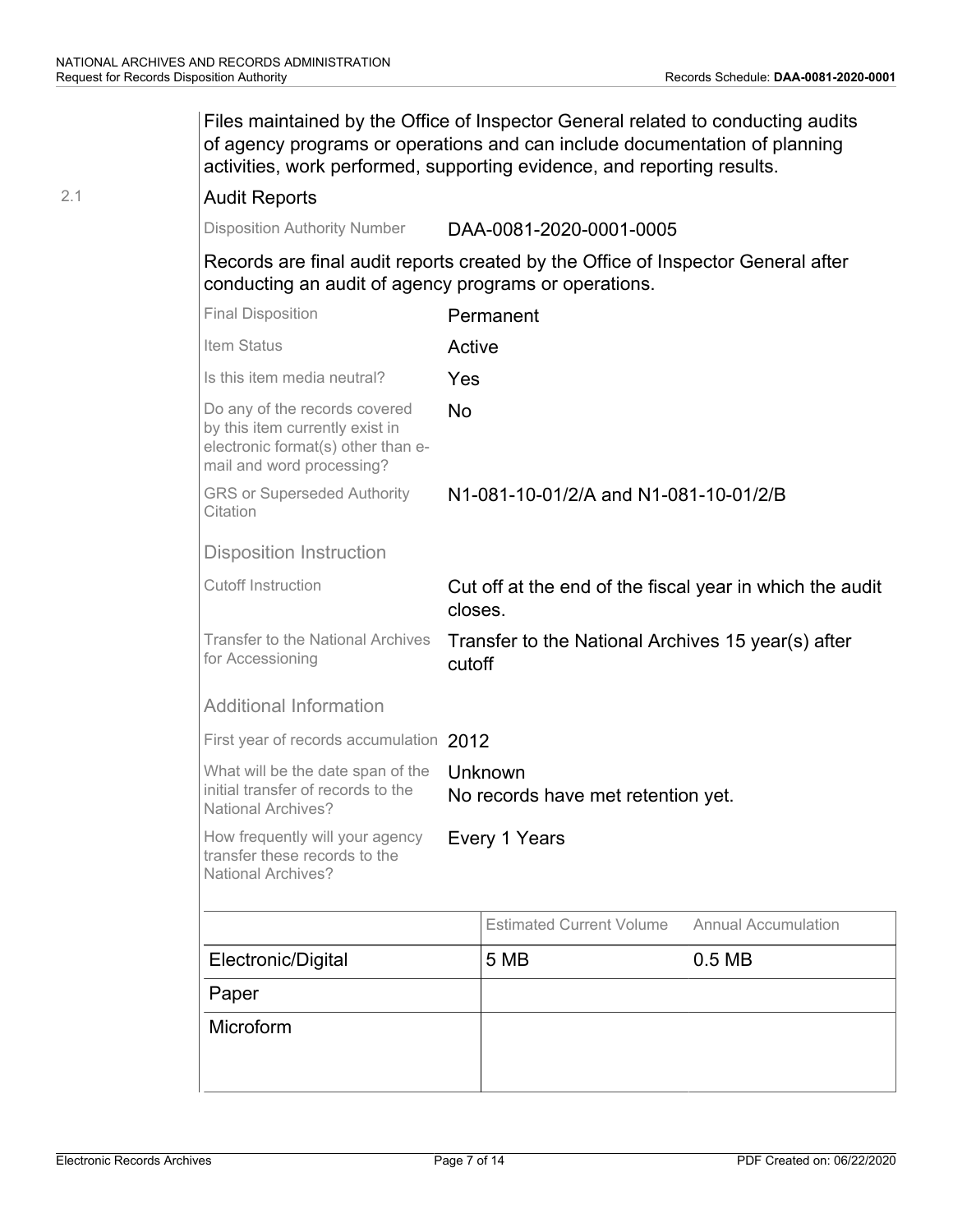|     | <b>Hardcopy or Analog Special</b><br>Media                                                                                                                                            |           |                                        |  |
|-----|---------------------------------------------------------------------------------------------------------------------------------------------------------------------------------------|-----------|----------------------------------------|--|
| 2.2 | <b>Audit Supporting Documentation</b>                                                                                                                                                 |           |                                        |  |
|     | <b>Disposition Authority Number</b>                                                                                                                                                   |           | DAA-0081-2020-0001-0006                |  |
|     | Substantive records created, obtained or generated as a result of conducting an<br>audit. These records are necessary to understand the conclusions contained in the<br>audit report. |           |                                        |  |
|     | <b>Final Disposition</b>                                                                                                                                                              |           | Temporary                              |  |
|     | Item Status                                                                                                                                                                           | Active    |                                        |  |
|     | Is this item media neutral?                                                                                                                                                           | Yes       |                                        |  |
|     | Do any of the records covered<br>by this item currently exist in<br>electronic format(s) other than e-<br>mail and word processing?                                                   | <b>No</b> |                                        |  |
|     | <b>Disposition Instruction</b>                                                                                                                                                        |           |                                        |  |
|     | <b>Cutoff Instruction</b>                                                                                                                                                             |           | Cut off at the end of the fiscal year. |  |
|     | <b>Retention Period</b>                                                                                                                                                               |           | Destroy 6 year(s) after cutoff.        |  |
|     | <b>Additional Information</b>                                                                                                                                                         |           |                                        |  |
|     | <b>GAO Approval</b>                                                                                                                                                                   |           | <b>Not Required</b>                    |  |
| 3   | Other Reports.<br>Reports and supporting documentation issued by the Office of the Inspector<br>General that do not fall under the category of investigative or audit files.          |           |                                        |  |
| 3.1 | Semiannual Reports to Congress.                                                                                                                                                       |           |                                        |  |
|     | <b>Disposition Authority Number</b>                                                                                                                                                   |           | DAA-0081-2020-0001-0007                |  |
|     | Semiannual reports to Congress are required by law and provide a summary of all<br>work done by the Office of Inspector General during the previous 6-month period.                   |           |                                        |  |
|     | <b>Final Disposition</b>                                                                                                                                                              |           | Permanent                              |  |
|     | Item Status                                                                                                                                                                           | Active    |                                        |  |
|     | Is this item media neutral?                                                                                                                                                           | Yes       |                                        |  |
|     | Do any of the records covered<br>by this item currently exist in<br>electronic format(s) other than e-<br>mail and word processing?                                                   | <b>No</b> |                                        |  |
|     | <b>GRS or Superseded Authority</b><br>Citation                                                                                                                                        |           | N1-081-10-01/4/B                       |  |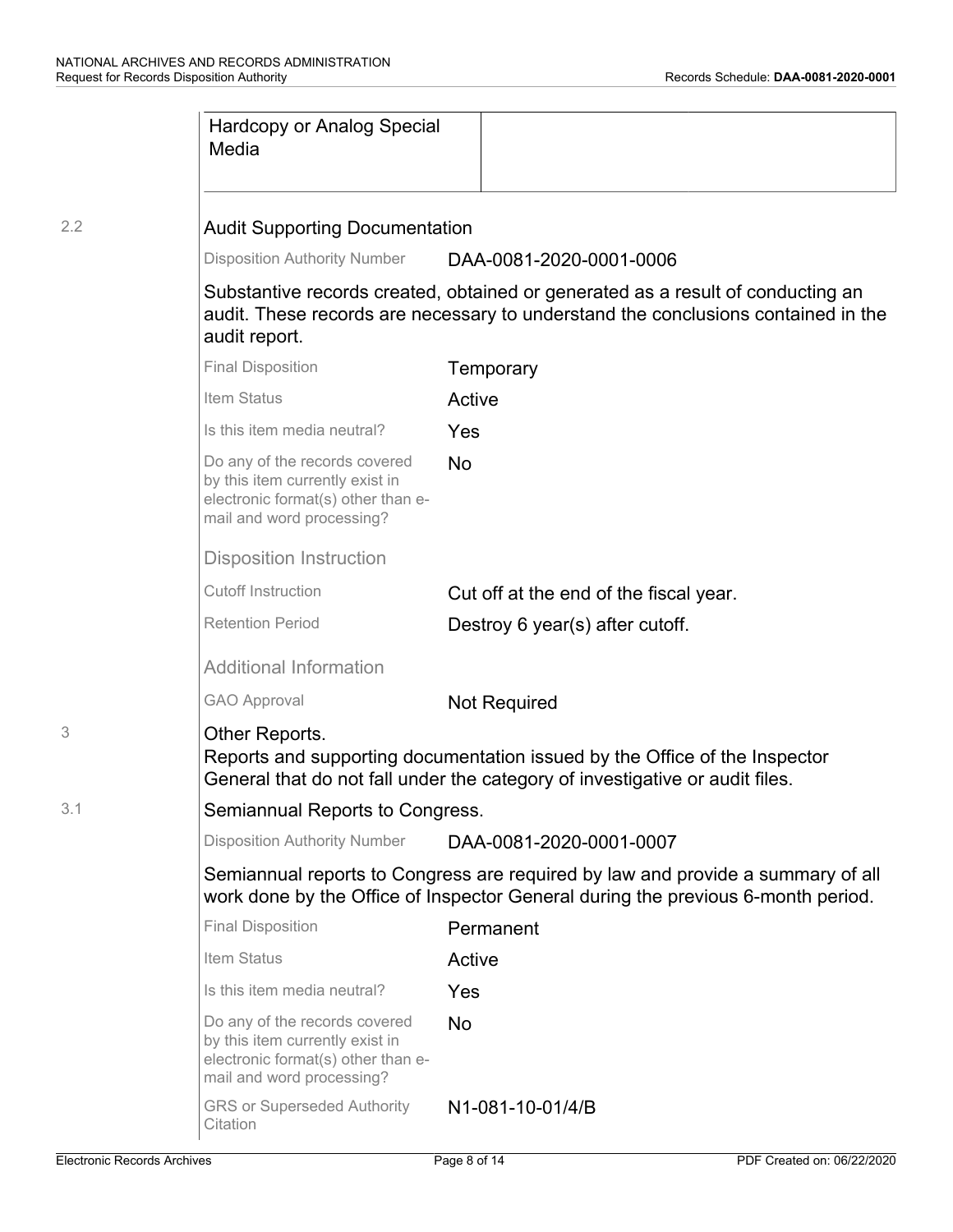|                                    | <b>Disposition Instruction</b>                                                                                                      |                                                                                                                                                                                                                                                                                                                                                                                                                                   |                            |
|------------------------------------|-------------------------------------------------------------------------------------------------------------------------------------|-----------------------------------------------------------------------------------------------------------------------------------------------------------------------------------------------------------------------------------------------------------------------------------------------------------------------------------------------------------------------------------------------------------------------------------|----------------------------|
|                                    | <b>Cutoff Instruction</b>                                                                                                           | Cut off at the end of the fiscal year.                                                                                                                                                                                                                                                                                                                                                                                            |                            |
|                                    | <b>Transfer to the National Archives</b><br>for Accessioning                                                                        | Transfer to the National Archives 15 year(s) after<br>cutoff,                                                                                                                                                                                                                                                                                                                                                                     |                            |
|                                    | <b>Additional Information</b>                                                                                                       |                                                                                                                                                                                                                                                                                                                                                                                                                                   |                            |
|                                    | First year of records accumulation 1989                                                                                             |                                                                                                                                                                                                                                                                                                                                                                                                                                   |                            |
|                                    | What will be the date span of the<br>initial transfer of records to the<br><b>National Archives?</b>                                | From 1989 To 2004                                                                                                                                                                                                                                                                                                                                                                                                                 |                            |
|                                    | How frequently will your agency<br>transfer these records to the<br><b>National Archives?</b>                                       | Every 1 Years                                                                                                                                                                                                                                                                                                                                                                                                                     |                            |
|                                    |                                                                                                                                     | <b>Estimated Current Volume</b>                                                                                                                                                                                                                                                                                                                                                                                                   | <b>Annual Accumulation</b> |
|                                    | Electronic/Digital                                                                                                                  | 50 MB                                                                                                                                                                                                                                                                                                                                                                                                                             | 0.5 <sub>MB</sub>          |
|                                    | Paper                                                                                                                               |                                                                                                                                                                                                                                                                                                                                                                                                                                   |                            |
|                                    | Microform                                                                                                                           |                                                                                                                                                                                                                                                                                                                                                                                                                                   |                            |
|                                    |                                                                                                                                     |                                                                                                                                                                                                                                                                                                                                                                                                                                   |                            |
|                                    | <b>Hardcopy or Analog Special</b>                                                                                                   |                                                                                                                                                                                                                                                                                                                                                                                                                                   |                            |
|                                    | Media                                                                                                                               |                                                                                                                                                                                                                                                                                                                                                                                                                                   |                            |
|                                    |                                                                                                                                     |                                                                                                                                                                                                                                                                                                                                                                                                                                   |                            |
| 3.2                                | <b>Peer Review Reports</b>                                                                                                          |                                                                                                                                                                                                                                                                                                                                                                                                                                   |                            |
|                                    | <b>Disposition Authority Number</b>                                                                                                 | DAA-0081-2020-0001-0008                                                                                                                                                                                                                                                                                                                                                                                                           |                            |
|                                    | policies, and procedures are met.                                                                                                   | Peer review files document the conduct of peer review either of investigation units<br>in other IG offices by USITC-OIG, or of the USITC-OIG's Investigations Office by<br>another OIG. The objective of this peer review is to determine whether the internal<br>quality control system is adequate as designed and complied with in all material<br>aspects to provide reasonable assurance that applicable auditing standards, |                            |
|                                    | <b>Final Disposition</b>                                                                                                            | Temporary                                                                                                                                                                                                                                                                                                                                                                                                                         |                            |
|                                    | Item Status                                                                                                                         | Active                                                                                                                                                                                                                                                                                                                                                                                                                            |                            |
|                                    | Is this item media neutral?                                                                                                         | Yes                                                                                                                                                                                                                                                                                                                                                                                                                               |                            |
|                                    | Do any of the records covered<br>by this item currently exist in<br>electronic format(s) other than e-<br>mail and word processing? | <b>No</b>                                                                                                                                                                                                                                                                                                                                                                                                                         |                            |
| <b>Electronic Records Archives</b> |                                                                                                                                     | Page 9 of 14                                                                                                                                                                                                                                                                                                                                                                                                                      | PDF Created on: 06/22/2020 |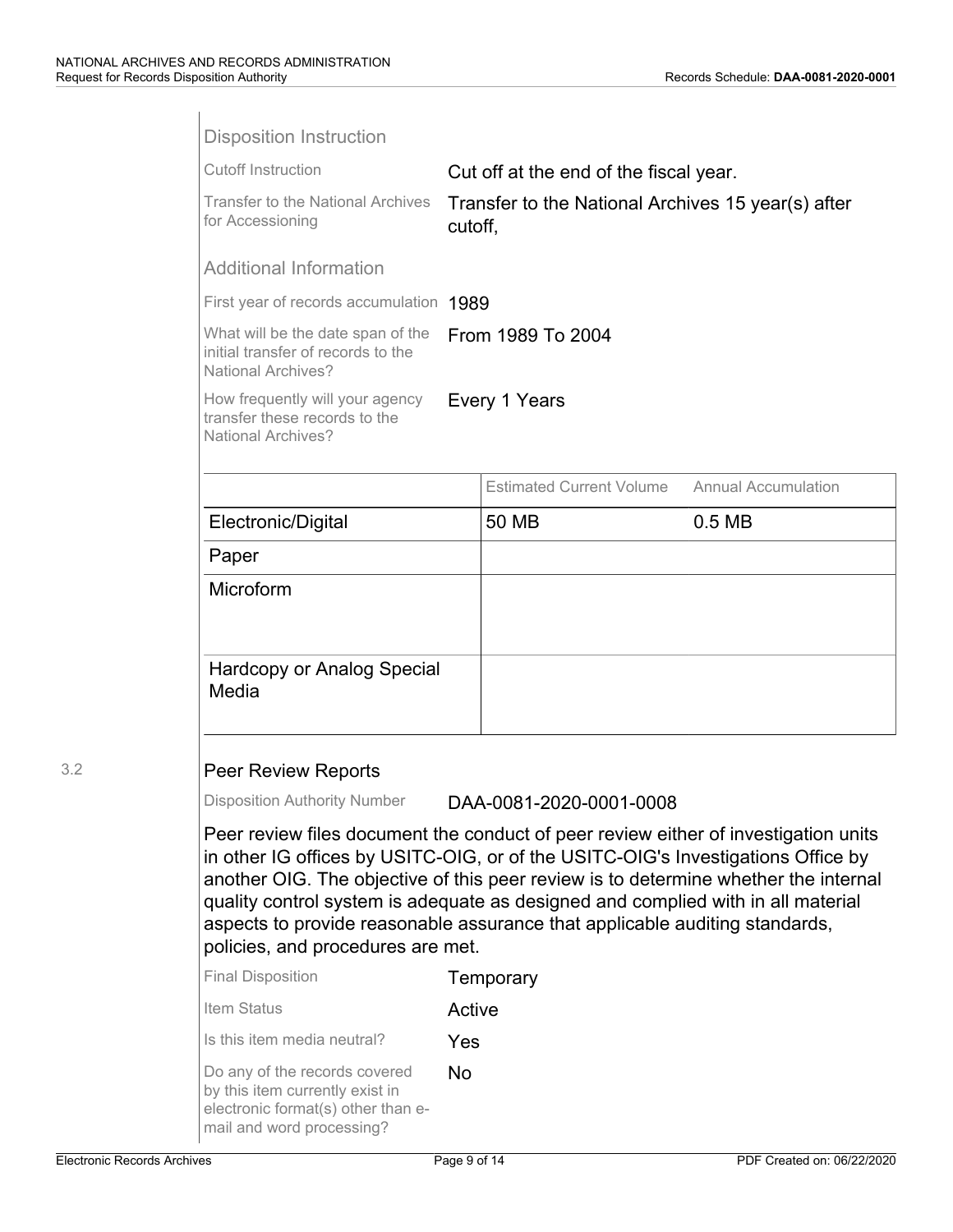3.3

| Electronic/Digital                                                                                                                  |           | 50 MB                                              | 0.5 <sub>MB</sub>          |
|-------------------------------------------------------------------------------------------------------------------------------------|-----------|----------------------------------------------------|----------------------------|
|                                                                                                                                     |           | <b>Estimated Current Volume</b>                    | <b>Annual Accumulation</b> |
| transfer these records to the<br><b>National Archives?</b>                                                                          |           |                                                    |                            |
| How frequently will your agency                                                                                                     |           | Every 1 Years                                      |                            |
| What will be the date span of the<br>initial transfer of records to the<br><b>National Archives?</b>                                |           | From 1989 To 2004                                  |                            |
| First year of records accumulation 1989                                                                                             |           |                                                    |                            |
| <b>Additional Information</b>                                                                                                       |           |                                                    |                            |
| <b>Transfer to the National Archives</b><br>for Accessioning                                                                        | cutoff.   | Transfer to the National Archives 15 year(s) after |                            |
| <b>Cutoff Instruction</b>                                                                                                           |           | Cut off at the end of the fiscal year.             |                            |
| <b>Disposition Instruction</b>                                                                                                      |           |                                                    |                            |
| <b>GRS or Superseded Authority</b><br>Citation                                                                                      |           | N1-081-10-01/4/B                                   |                            |
| Do any of the records covered<br>by this item currently exist in<br>electronic format(s) other than e-<br>mail and word processing? | <b>No</b> |                                                    |                            |
| Is this item media neutral?                                                                                                         | Yes       |                                                    |                            |
| Item Status                                                                                                                         | Active    |                                                    |                            |
| <b>Final Disposition</b>                                                                                                            |           | Permanent                                          |                            |
| Includes management challenges reports, strategic plans, and performance plans.                                                     |           |                                                    |                            |
| <b>Disposition Authority Number</b>                                                                                                 |           | DAA-0081-2020-0001-0009                            |                            |
| Other Reports to Management                                                                                                         |           |                                                    |                            |
| <b>GAO Approval</b>                                                                                                                 |           | <b>Not Required</b>                                |                            |
| <b>Additional Information</b>                                                                                                       |           |                                                    |                            |
| <b>Retention Period</b>                                                                                                             |           | Destroy 6 year(s) after cutoff.                    |                            |
| <b>Cutoff Instruction</b>                                                                                                           |           | Cut off at the end of the fiscal year.             |                            |
| <b>Disposition Instruction</b>                                                                                                      |           |                                                    |                            |
| Citation                                                                                                                            |           |                                                    |                            |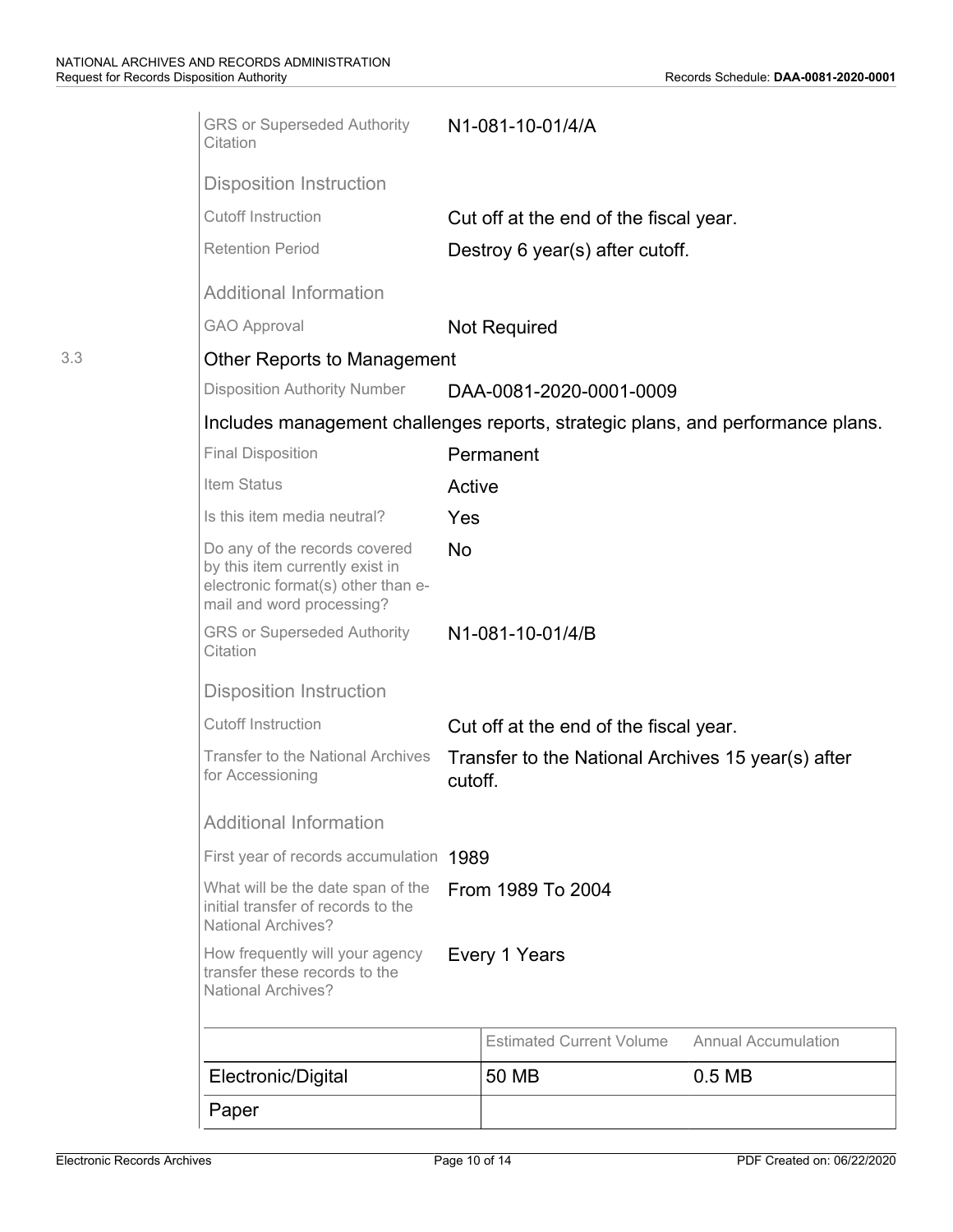|     | Microform                                                                                                                           |                                                                                                                                                                                                                                                                                                      |  |
|-----|-------------------------------------------------------------------------------------------------------------------------------------|------------------------------------------------------------------------------------------------------------------------------------------------------------------------------------------------------------------------------------------------------------------------------------------------------|--|
|     |                                                                                                                                     |                                                                                                                                                                                                                                                                                                      |  |
|     | <b>Hardcopy or Analog Special</b><br>Media                                                                                          |                                                                                                                                                                                                                                                                                                      |  |
| 3.4 | Supporting Documentation for Other Reports.                                                                                         |                                                                                                                                                                                                                                                                                                      |  |
|     | <b>Disposition Authority Number</b>                                                                                                 | DAA-0081-2020-0001-0010                                                                                                                                                                                                                                                                              |  |
|     |                                                                                                                                     | Substantive records created, obtained, or generated as a result of providing<br>other reports to management and are necessary to understand the conclusions<br>contained in those reports. These other reports include top management<br>challenges reports, strategic plans, and performance plans. |  |
|     | <b>Final Disposition</b>                                                                                                            | Temporary                                                                                                                                                                                                                                                                                            |  |
|     | Item Status                                                                                                                         | Active                                                                                                                                                                                                                                                                                               |  |
|     | Is this item media neutral?                                                                                                         | Yes                                                                                                                                                                                                                                                                                                  |  |
|     | Do any of the records covered<br>by this item currently exist in<br>electronic format(s) other than e-<br>mail and word processing? | <b>No</b>                                                                                                                                                                                                                                                                                            |  |
|     | <b>Disposition Instruction</b>                                                                                                      |                                                                                                                                                                                                                                                                                                      |  |
|     | <b>Cutoff Instruction</b>                                                                                                           | Cut off at the end of the fiscal year.                                                                                                                                                                                                                                                               |  |
|     | <b>Retention Period</b>                                                                                                             | Destroy 6 year(s) after cutoff.                                                                                                                                                                                                                                                                      |  |
|     | <b>Additional Information</b>                                                                                                       |                                                                                                                                                                                                                                                                                                      |  |
|     | <b>GAO Approval</b>                                                                                                                 | <b>Not Required</b>                                                                                                                                                                                                                                                                                  |  |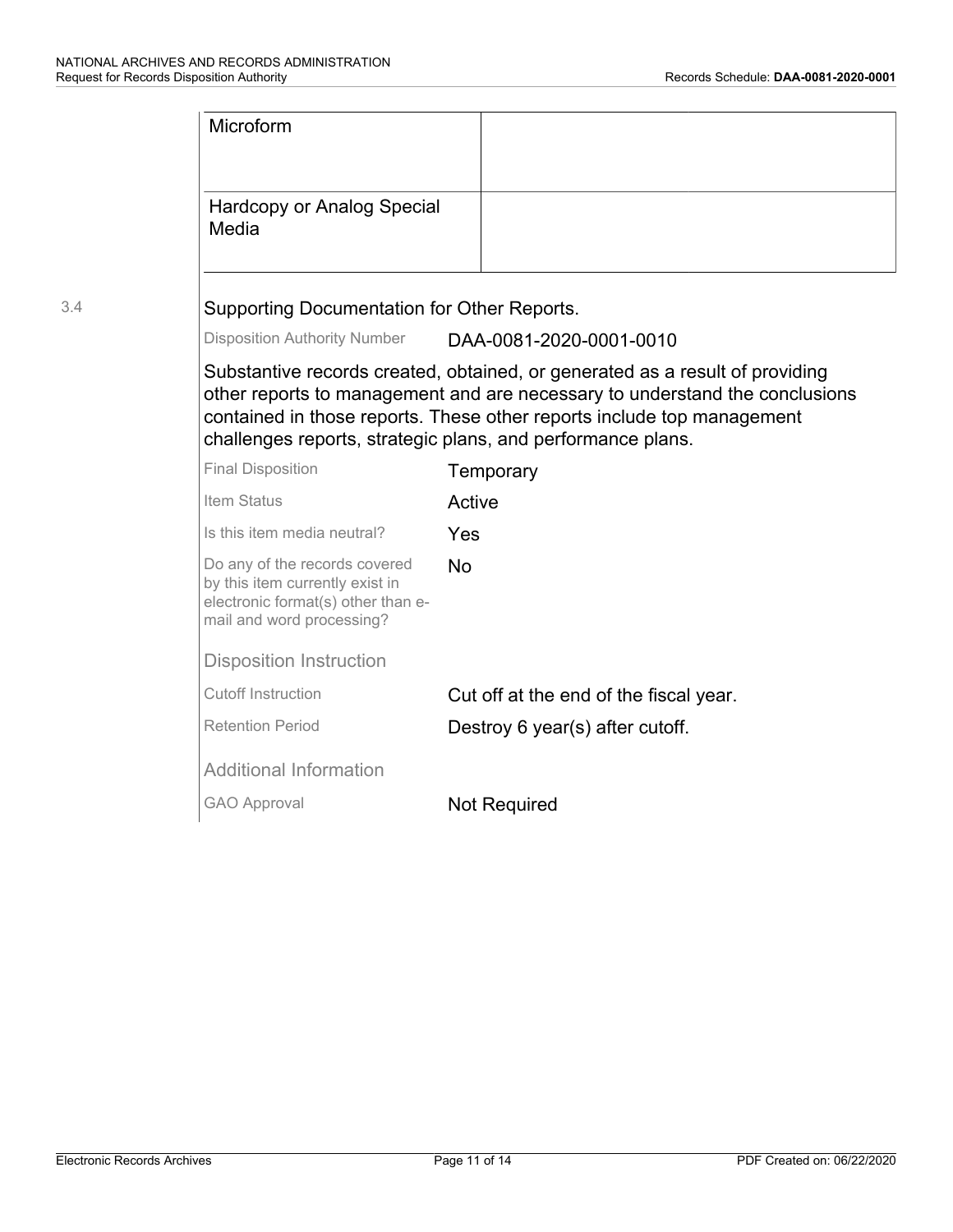### Agency Certification

I hereby certify that I am authorized to act for this agency in matters pertaining to the disposition of its records and that the records proposed for disposal in this schedule are not now needed for the business of the agency or will not be needed after the retention periods specified.

#### Signatory Information

| <b>Date</b> | <b>Action</b>                       | <b>By</b>                  | <b>Title</b>                                                 | Organization                                                                                             |
|-------------|-------------------------------------|----------------------------|--------------------------------------------------------------|----------------------------------------------------------------------------------------------------------|
| 10/16/2019  | Certify                             | <b>Gino Ables</b>          | <b>Agency Records Off</b><br>icer                            | Office of the Chief<br>Information Officer - Not<br>Applicable                                           |
| 12/05/2019  | <b>Return for Revisio</b><br>n      | <b>Valerie Terray</b>      | <b>Archives Specialist</b>                                   | <b>National Archives and</b><br><b>Records Administration</b><br>- Records Management<br><b>Services</b> |
| 12/16/2019  | <b>Submit For Certific</b><br>ation | <b>Gino Ables</b>          | <b>Agency Records Off</b><br>icer                            | Office of the Chief<br><b>Information Officer - Not</b><br>Applicable                                    |
| 12/16/2019  | Certify                             | <b>Gino Ables</b>          | <b>Agency Records Off</b><br>icer                            | Office of the Chief<br>Information Officer - Not<br>Applicable                                           |
| 01/14/2020  | <b>Return for Revisio</b><br>n      | <b>Valerie Terray</b>      | <b>Archives Specialist</b>                                   | <b>National Archives and</b><br><b>Records Administration</b><br>- Records Management<br><b>Services</b> |
| 01/21/2020  | <b>Submit For Certific</b><br>ation | <b>Gino Ables</b>          | <b>Agency Records Off</b><br>icer                            | Office of the Chief<br><b>Information Officer - Not</b><br>Applicable                                    |
| 01/21/2020  | Certify                             | <b>Gino Ables</b>          | <b>Agency Records Off</b><br>icer                            | Office of the Chief<br><b>Information Officer - Not</b><br>Applicable                                    |
| 06/08/2020  | <b>Submit for Concur</b><br>rence   | Lauren<br>VanZandt         | <b>Archivist Specialist</b>                                  | <b>National Archives and</b><br><b>Records Administration</b><br>- ACR3, Appraisal<br>Team 3             |
| 06/16/2020  | Concur                              | Margaret<br><b>Hawkins</b> | <b>Director of Records</b><br><b>Management Servic</b><br>es | <b>National Records</b><br><b>Management Program</b><br>- ACNR Records<br><b>Management Services</b>     |
| 06/16/2020  | Concur                              | Laurence<br><b>Brewer</b>  | <b>Chief Records Office</b><br>r                             | <b>National Records and</b><br><b>Archives Administration</b>                                            |